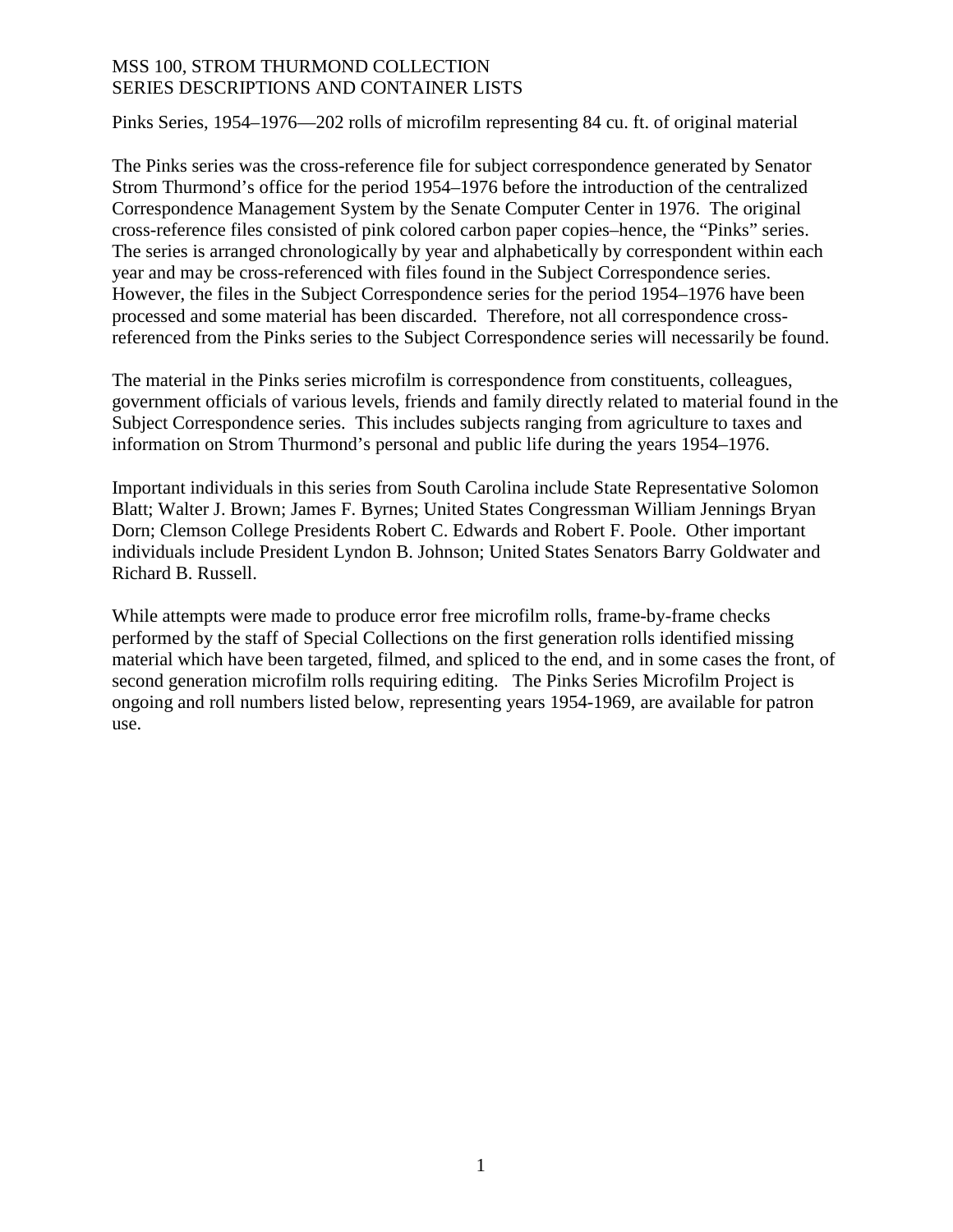| Roll<br>$\mathbf{1}$                  | <b>Frame</b>   | Year<br>1954   | <b>Title</b><br>$A-Z$                                                                                                                              |
|---------------------------------------|----------------|----------------|----------------------------------------------------------------------------------------------------------------------------------------------------|
| $\overline{2}$<br>3<br>$\overline{4}$ | 00090          | 1955           | $A-C1$<br>Co-Ha<br>Ha-Le<br>Le-Po                                                                                                                  |
|                                       | 02375<br>02382 | $July-$<br>Dec | Department of Public Welfare                                                                                                                       |
| 5<br>6                                |                |                | $Po$ -Th<br>$Ti-Z$                                                                                                                                 |
| 7<br>8                                | 01397          |                | Tariffs, Aiken-Charleston<br>Tariffs, Charleston-Pickens<br>Tariffs, Pickens-Out-of-State                                                          |
| 9<br>10<br>11                         | 02274          | 1956           | A-Ar (James Arthur)<br>As $(E.C. Asbell) –Je$<br>Jo-Wa<br>$Wa-Z$                                                                                   |
|                                       | 00307          |                | Out-of-State                                                                                                                                       |
| 12<br>13<br>14<br>15<br>16<br>17      | 01363          | 1957           | $A - Be$<br>Bi-Dr (Ralph Drake)<br>$Dr-Ho$<br>Ho-McN<br>McN-Sa<br>Sc-Who<br>$Wi-Z$                                                                 |
| 18                                    |                | 1958           | A-Bu<br>Bur-El                                                                                                                                     |
| 19<br>20<br>21                        |                |                | Em-Hru<br>Hub-Miss (Women's Missionary Society)<br>Mit-Roy                                                                                         |
| 22<br>23                              |                |                | Ru-Walk<br>Wall-Zu                                                                                                                                 |
| 24                                    |                | 1959           | Ab-Bri<br>Bri (R.B. Bridgeforth) - Du (Robert G. Duke)                                                                                             |
| 25<br>26<br>27                        |                |                | Du (J. Grayton Dukes) - Ho (K.D. Hoey)<br>Ho (Calhoun Earl Hoffman III) - McD (Walter R. McDonald)<br>McD (Douglas C. McDougald) - Re (Paul Reidy) |
| 28<br>29                              |                |                | Re (E.H. Reilly Jr.) - Ti (Sydney S. Tinson)<br>To (Hortense Tobias) –                                                                             |
| 30                                    |                | 1960           | Be (Earl H. Bergen)<br>Be (George W. Bergstrom Jr.) - Da (Joseph M. Davis)                                                                         |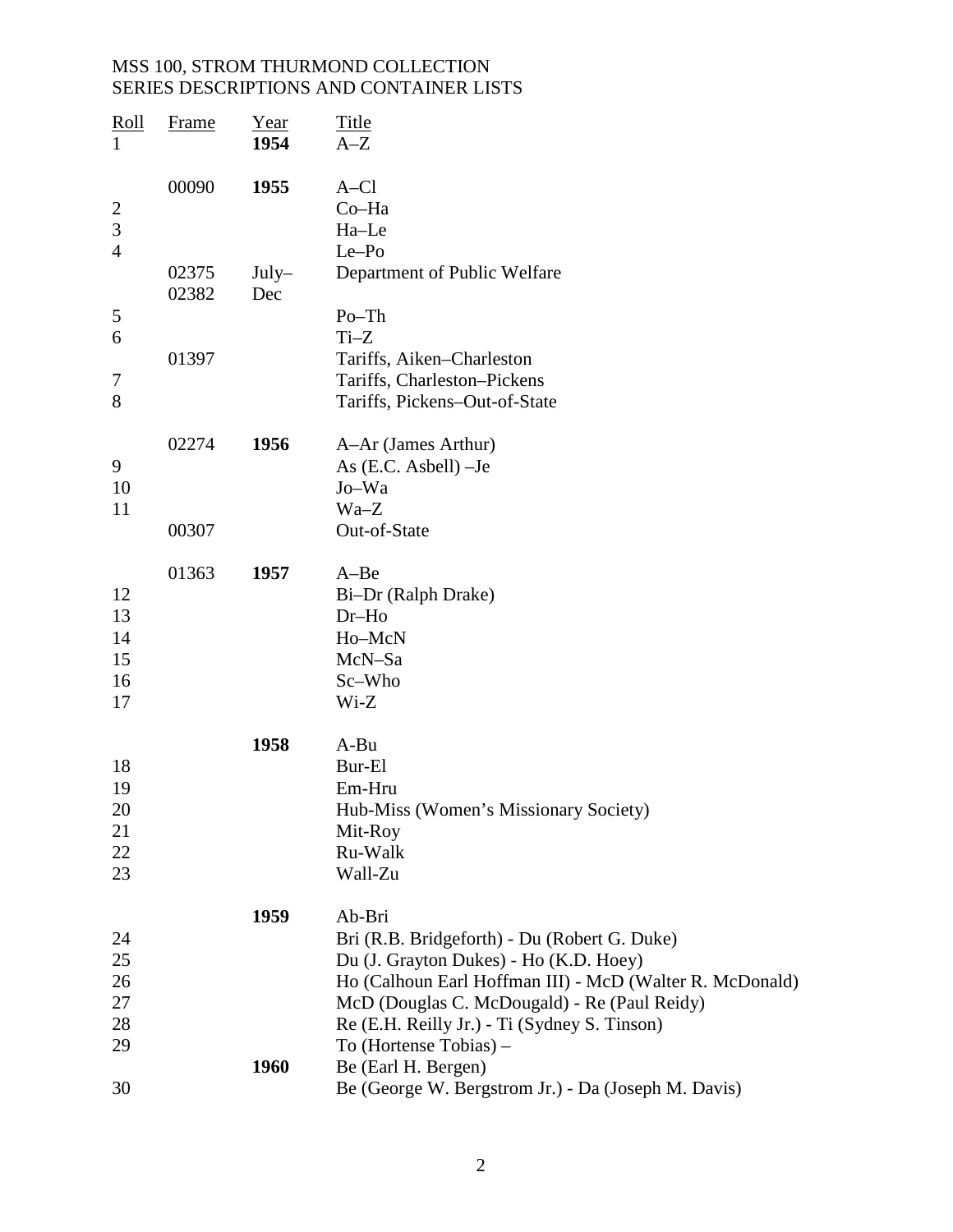| <b>Roll</b> | <b>Frame</b> | Year | Title                                                   |
|-------------|--------------|------|---------------------------------------------------------|
| 31          |              | 1960 | Da (Kate Davis) - He (A.M. Heisig)                      |
| 32          |              |      | He (John R. Heller) - Ma (R.A. Mays)                    |
| 33          |              |      | McA (R.B. McAbee) - Re (Fred J. Rector)                 |
| 34          |              |      | Re (Hubert A. Redd) - Tr (James F. Trowbridge)          |
| 35          |              |      | Tr(H.P. Troy) –                                         |
|             |              | 1961 | Bo (Jack Bolt)                                          |
| 36          |              |      | Bo (Jack Bolt) - Co (W.S. Conway)                       |
| 37          |              |      | Co (Peter H. Conze) - Ga (Michael Gaillard)             |
| 38          |              |      | Ga (Edwin M. Gaines) - Jo (W. R. Jordal)                |
| 39          |              |      | Jo (Betty H. Jordan) - McH (M.L. McHugh)                |
| 40          |              |      | McI (Loulie B. McIlwaine) - Pu (Frank Purinton)         |
| 41          |              |      | Pu (Melvin Purvis) - Sn (Peggy Snyder)                  |
| 42          |              |      | Social Security Administration - Wi (Minnie Williamson) |
| 43          |              |      | Wi (Eugene Willimon) -                                  |
|             |              | 1962 | Bl (Capt. J.P. Bland Jr.)                               |
| 44          |              |      | Bl (Leon M. Blanding) - Co (Virgil Q. Cox)              |
| 45          |              |      | Cox, W.B. - Gibbons, Carlos                             |
| 46          |              |      | Gibbs, C.B. - Johnston, Q.A.                            |
| 47          |              |      | Joiner, Ruby - McKay, Sid                               |
| 48          |              |      | McKee, J. E. - Reeves, Harold S.                        |
| 49          |              |      | Reeves, Harold S. - Suits, J. G.                        |
| 50          |              |      | Sullivan, Claud T. - Zuckert, Eugene                    |
| 51          |              |      | Zuk, Stanley                                            |
|             |              | 1963 | Brazzell, Cleatus                                       |
| 52          |              |      | Breavly, Dorothy - Corington, Ben                       |
| 53          |              |      | Covington, Ben - Flory, Hon. Charles H.                 |
| 54          |              |      | Flory - Hagen                                           |
| 55          |              |      | Head, Mrs. Edith - Klyce, Ken                           |
| 56          |              |      | Knecht, PFC John - McWatters                            |
| 57          |              |      | Mealing - Plyer, Hon. Justin                            |
| 58          |              |      | Poe, George - Sibley, William                           |
| 59          |              |      | Sibley, William A.L. - Utter, Lester W.                 |
| 60          |              |      | Valcourt, Richard - Adams, W.                           |
| 61          |              | 1964 | Adams, David - Camp, W. B.                              |
| 62          |              |      | Butler, Harris - Dohogue, D. L.                         |
| 63          |              |      | Dolan, Mrs. James - Grishaw, Norman                     |
| 64          |              |      | Grogan - Jones                                          |
| 65          |              |      | Jones, Dr. Bob, Sr. - McCoy, Addison, E.                |
| 66          |              |      | McCoy, Bud - Perme, John E.                             |
| 67          |              |      | Perrin, S. C. - Shows, Mrs. C. A., Sr.                  |
| 68          |              |      | Shank, Mrs. Letitia Capell - Vogell, Mr. Charles G.     |
| 69          |              |      | Voigt, Carl E.                                          |
|             |              | 1965 | Aston, Andrew C.                                        |
| 70          |              |      | Antanaelos, G. J. A - Caskey, SP/5 Fred A.              |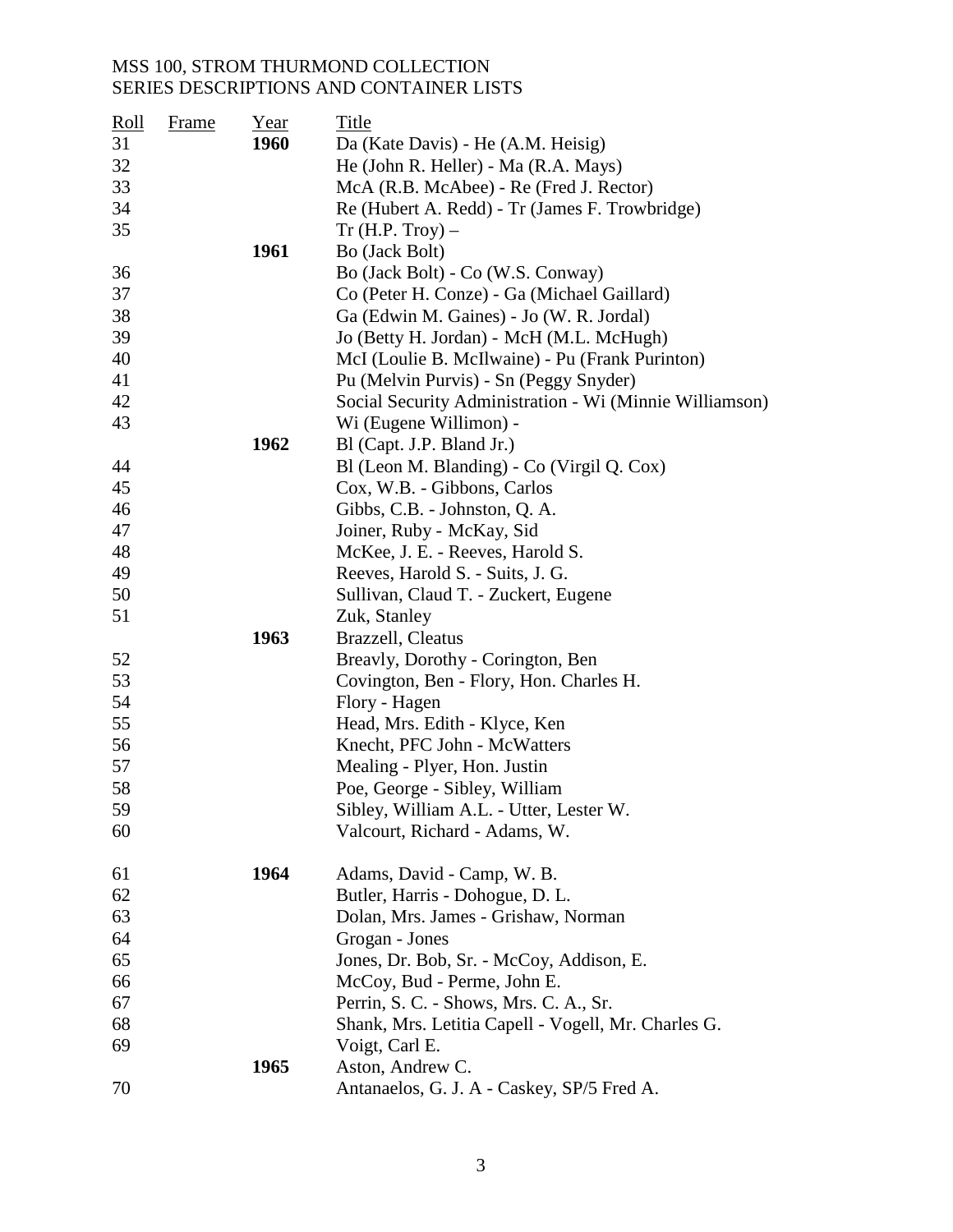| <u>Roll</u> | <u>Frame</u> | Year | Title                                                   |
|-------------|--------------|------|---------------------------------------------------------|
| 71          |              | 1965 | Cassell, Mr. H. M. - Erwin, Mr. Williams                |
| 72          |              |      | EsDorn, Mrs. Eva - Hopkins, Mr. David B.                |
| 73          |              |      | Hopson, Mr. David B. - McFadden, Terry                  |
| 74          |              |      | McGaha, Eva - Russell, Mr. William D.                   |
| 75          |              |      | Rudd, Ferald J. - Wolf, Lt. Col. C.S.                   |
| 76          |              |      | Wolf, Robert C.                                         |
|             |              | 1966 | Boutwell, Roland                                        |
| 77          |              |      | Bowdre, John B. - Coordinator DOD DSRC                  |
| 78          |              |      | Cope, Don - Fitzgerald, Lloyd W.                        |
| 79          |              |      | Flaherty, Mr. Ronald C. - Hazelwood, Mr. Edward         |
| 80          |              |      | Head, Mr. Joseph B. - Kruisch, Mrs. Dan                 |
| 81          |              |      | Kuchel, Senator Thomas H. - McRoy, Sr., Mrs. T. A.      |
| 82          |              |      | McLain, Mr. Elmer W. - Piver, Mrs. Una                  |
| 83          |              |      | Eugene, Mr. Platt R. - Smith, Jr., Mr. B. R.            |
| 84          |              |      | Smith, Honorable Beasley - Walker, Mr. J. H.            |
| 85          |              |      | Walker, Mr. J. Henry                                    |
|             |              | 1967 | Atwill, Jr., Dr. J. Harvey                              |
| 86          |              |      | Audley, Mr. Thomas J. - Burwell, Mr. Ted                |
| 87          |              |      | Busbee, Mrs. Airy Ransome - DePass, Jr., Mr. William B. |
| 88          |              |      | Derbak, Mrs. Paula - Gidding, Mr. Joe                   |
| 89          |              |      | Giesmann, Mr. Don - Hopper, Mrs. Lansford               |
| 90          |              |      | Horger, Mr. Robert M. - Levy, Mr. Sidney A.             |
| 91          |              |      | Lewon, Sgt. William M. - Momogtio, Mr. Jorge Lima       |
| 92          |              |      | Monday, Mrs. Nettie - Ramunis, Dr. Jerry                |
| 93          |              |      | Henrand, Howard B. - Smith, Mrs. Zelphia                |
| 94          |              |      | Small, Alton - Warth, H. W.                             |
| 95          |              |      | Washburn, Watson -                                      |
|             |              | 1968 | Atwill, Harvey                                          |
| 96          |              |      | Aubenoe, Jon - Campbell, Linda                          |
| 97          |              |      | Camek, Helen - Dorward, Alan                            |
| 98          |              |      | Doscher, Gustav - Grant, Paul                           |
| 99          |              |      | Grant, Ronnie - Jobson, W. B.                           |
| 100         |              |      | Johannesmeyer, Charles - Mason, Charles McCain          |
| 101         |              |      | McCair, James - Overby, Thomas                          |
| 102         |              |      | Parcel, Centennial Committee - Robuck, John             |
| 103         |              |      | Roche, John P. - Thigpen, W. R.                         |
| 104         |              |      | Thomas, Catherine -                                     |
|             |              | 1969 | Adams, Weston                                           |
| 105         |              |      | Adair, Ross - Brewton, J. W.                            |
| 106         |              |      | Brice, L. R. - Corusert, Lex M.                         |
| 107         |              |      | Cosio, Emilio - Ferguson, A. B.                         |
| 108         |              |      | Ferguson, Benny H. - Harvey, Steven Alexander           |
| 109         |              |      | Harbin, Carla - Johnstone, James R.                     |
| 110         |              |      | Joiner, Ralph R. - Marrs, Michael                       |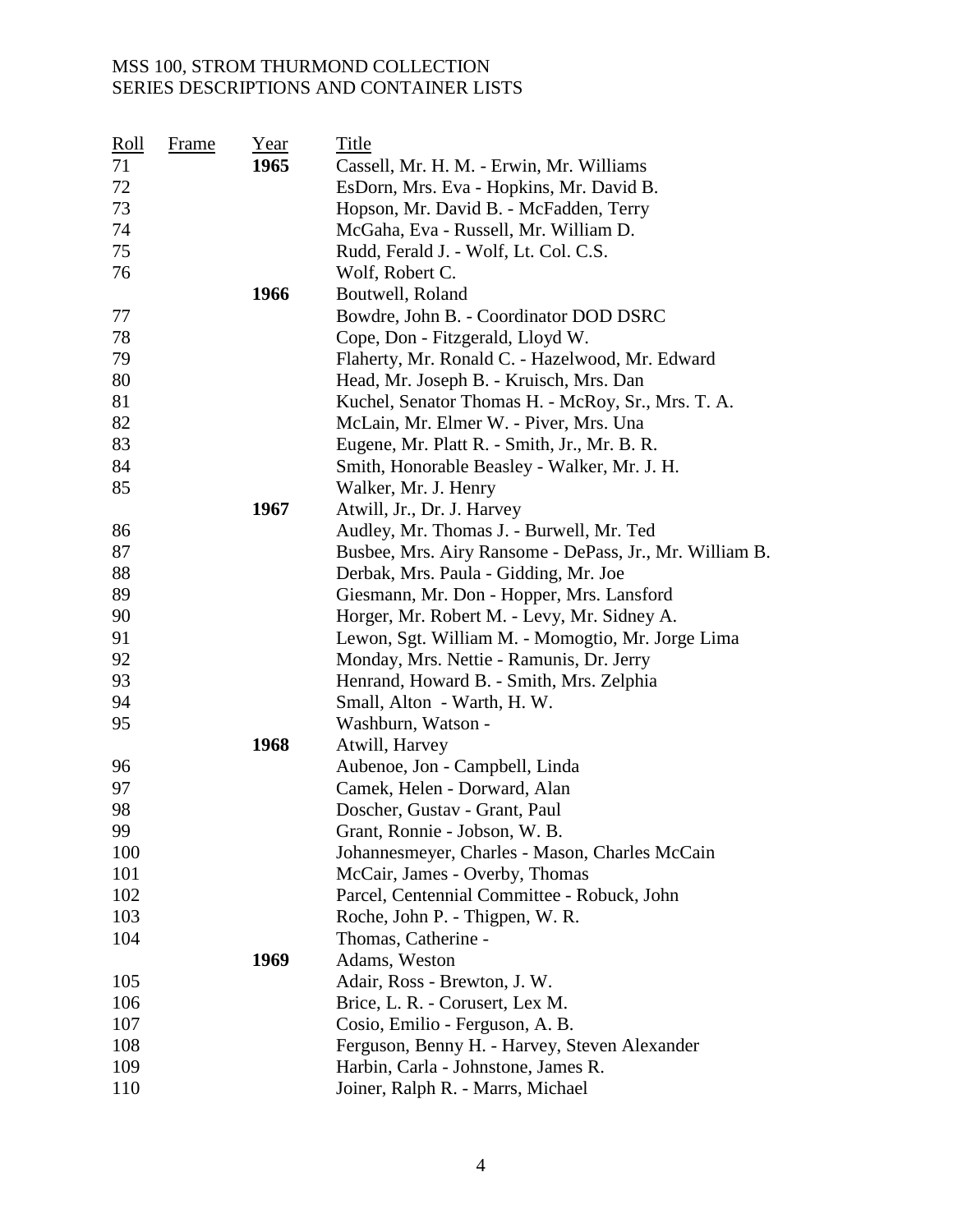| <u>Roll</u> | Frame | Year | Title                                     |
|-------------|-------|------|-------------------------------------------|
| 111         |       | 1969 | Marschau, A. R. - Nixon, Patricia         |
| 112         |       |      | Nixon, Richard M. - Rizer, I. N.          |
| 113         |       |      | Roach, Iris Anne - Stepp, Roy             |
| 114         |       |      | Sterling, Charles - Wertz, Mae            |
| 115         |       |      | Wespalic, Ronald -                        |
|             |       | 1970 | Barnwell, Thomas                          |
| 116         |       |      | Barlow, Mary Lou - Cantrell, Ray          |
| 117         |       |      | Capehart, Craig - Dsler, Linda            |
| 118         |       |      | Dubard, Jim - Graham, Winchester          |
| 119         |       |      | Grainger, Cecil - Hupman, Richard         |
| 120         |       |      | Hurd, John - Lloyd, Thomas W.             |
| 121         |       |      | Loach, John K. - Mozorali, David          |
| 122         |       |      | Muche, Matthew - Rhyner, George A.        |
| 123         |       |      | Rials, John D. - Stanton, Helen           |
| 124         |       |      | Stapleton, H. M. - Wetzel, JohnC.         |
| 125         |       |      | Whaley, B. C. $-$                         |
|             |       | 1971 | Ball, Robert                              |
| 126         |       |      | Ball, Robert - Brizzi, Frank              |
| 127         |       |      | Brown, Arthur - Coker, W. J.              |
| 128         |       |      | Colburn, Wayne - Dryer, Mrs. E. J.        |
| 129         |       |      | Duban, Mike - Gatzmeyer, Mary K.          |
| 130         |       |      | Gaud, Henry - Hazners, Daumants           |
| 131         |       |      | Head, David - Jonson, Mike                |
| 132         |       |      | Jordan, A. B. - Lyons, S.C.               |
| 133         |       |      | Maas, B. L. - Moorhead, Davis             |
| 134         |       |      | Moranda, George E. - Pelletier, Ernest    |
| 135         |       |      | Pendarius, Butch - Roper, Willard L.      |
| 136         |       |      | Rosa, C. de - Sox, Wyman                  |
| 137         |       |      | Space, George - Tyskka, Arthur            |
| 138         |       |      | Uhlenhake, Helen - Woodsen, Hortense      |
| 139         |       |      | Woodsen, Hortense -                       |
|             |       | 1972 | Barth, Rover V.                           |
| 140         |       |      | Barthalow, Mrs. C. J. - Brown, Clifton G. |
| 141         |       |      | Brown, G. Carroll - Coker, Robert R.      |
| 142         |       |      | Colbert, James D. - Doyle, Burnett H.     |
| 143         |       |      | Doyle, Burnett - Galloway, Paul           |
| 144         |       |      | Galloway, Paula K. - Harsey, Myrtle S.    |
| 145         |       |      | Hart, Carlisle - Jayson, Lester S.        |
| 146         |       |      | Jeanes, Billy R. - Lee, Tyre D.           |
| 147         |       |      | Lee, W. B. - McDonald, V. L.              |
| 148         |       |      | McDonald, N. A. - Nilson, Howard          |
| 149         |       |      | Nilson, Howard - Ramsey, Frances          |
| 150         |       |      | Ramsey, Ginger - Shealy, Carl             |
| 151         |       |      | Shealy, Curtis - Szymborski, P. E.        |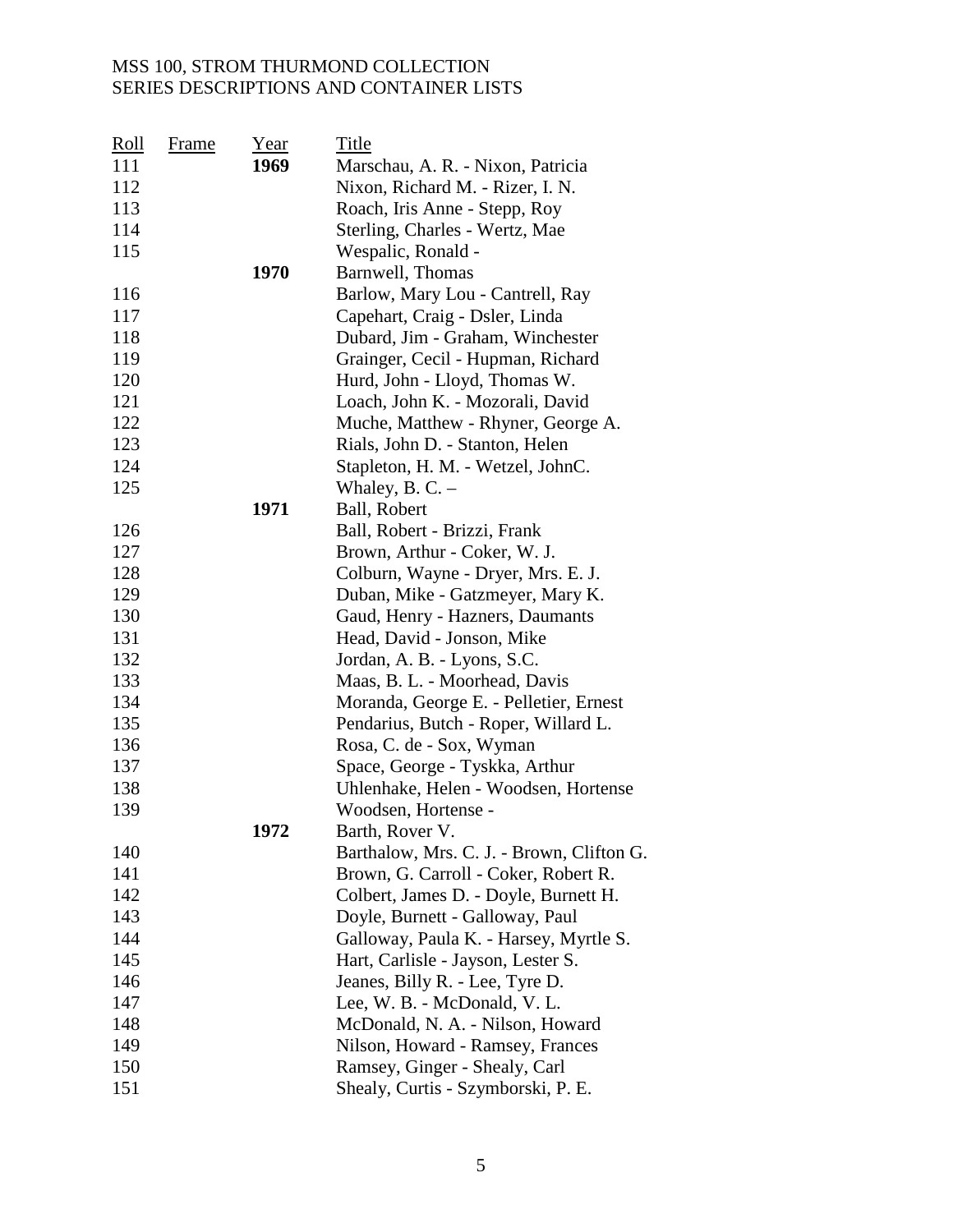| $\frac{\text{Roll}}{\text{Roll}}$ | <b>Frame</b> | Year | <b>Title</b>                                 |
|-----------------------------------|--------------|------|----------------------------------------------|
| 152                               |              | 1972 | Taafee, Jim - Weiters, Chanson               |
| 153                               |              |      | Welborn, Elizabeth                           |
|                                   |              | 1973 | Allen, Charles                               |
| 154                               |              |      | Allen, Deborah - Bommer Spring Hinge Company |
| 155                               |              |      | Bonaparte, Lucenda - Castle, Bryee           |
| 156                               |              |      | Castle, Jean - Dempsey, Jacob P.             |
| 157                               |              |      | Denoy, Carolyn - Frazier, Willard            |
| 158                               |              |      | Frederick, A. D. - Hanson, Stewart R.        |
| 159                               |              |      | Harbert, Forrest - Hutchins, Dorothy         |
| 160                               |              |      | Hutchins, Samuel - Larson, Rodney            |
| 161                               |              |      | Lashley, Richard - McFerin, Cecil            |
| 162                               |              |      | McGaha, Cecil - Newton, Norris L.            |
| 163                               |              |      | New, Carroll D. - Ravenell, Mayo W.          |
| 164                               |              |      | Rawl, B. M. - Shore, George D.               |
| 165                               |              |      | Shore, Sidney - Thomas, James G.             |
| 166                               |              |      | Thomas, James R. - White, Harry C.           |
| 167                               |              |      | White, Harry C.                              |
|                                   |              | 1974 | Aston, Betty J.                              |
| 168                               |              |      | Atanasio, Tina - Bradish, F. R.              |
| 169                               |              |      | Bradley, Aldred L. - Chute, Edna S.          |
| 170                               |              |      | Ciba-Geigy, Unlimited - Derrick, Ralph       |
| 171                               |              |      | Derrick, Ralph - Fritzel, Charles H.         |
| 172                               |              |      | Frobose, Martha - Hanvey, R. E.              |
| 173                               |              |      | Harbaugh, Sherry - Javits, Jacob J.          |
| 174                               |              |      | Jay, Jeffrey - Leonard, Otis                 |
| 175                               |              |      | Leopard, James T. - McNair, Robert E.        |
| 176                               |              |      | McNaull, Allen E. - Overcash, James          |
| 177                               |              |      | Overstreet, Jan - Rister, Lynda              |
| 178                               |              |      | Richey, C. A. - Smythe, Augustine            |
| 179                               |              |      | Smith, Emerson - Timmerman, Joseph D.        |
| 180                               |              |      | Timmerman, Marie - Wilsford, David E.        |
| 181                               |              |      | Williams Hill Baptist Church                 |
|                                   |              | 1975 | Aycock, Kenneth                              |
| 182                               |              |      | Aycock, Kenneth - Bolling, Dr. Landrum       |
| 183                               |              |      | Bollinger, M. Elaine - Cardon, Samuel Z.     |
| 184                               |              |      | Cardwell, James - Crook, Johnny              |
| 185                               |              |      | Crooks, Louis - Edwards, Irving              |
| 186                               |              |      | Edwards, James - Gelzer, Randy               |
| 187                               |              |      | Genobles, James - Hawkins, Gardiner          |
| 188                               |              |      | Hawkins, John - Jensen, Ray                  |
| 189                               |              |      | Jensen, Ray - Lazure, John                   |
| 190                               |              |      | Leach, Ken - McCluskey, Charles              |
| 191                               |              |      | McColl, Duncan - Murray, J. Walker           |
| 192                               |              |      | Murphy, James - Powers, Ruth                 |
| 193                               |              |      | Pracht, Andrew - Sandifer, W. C.             |